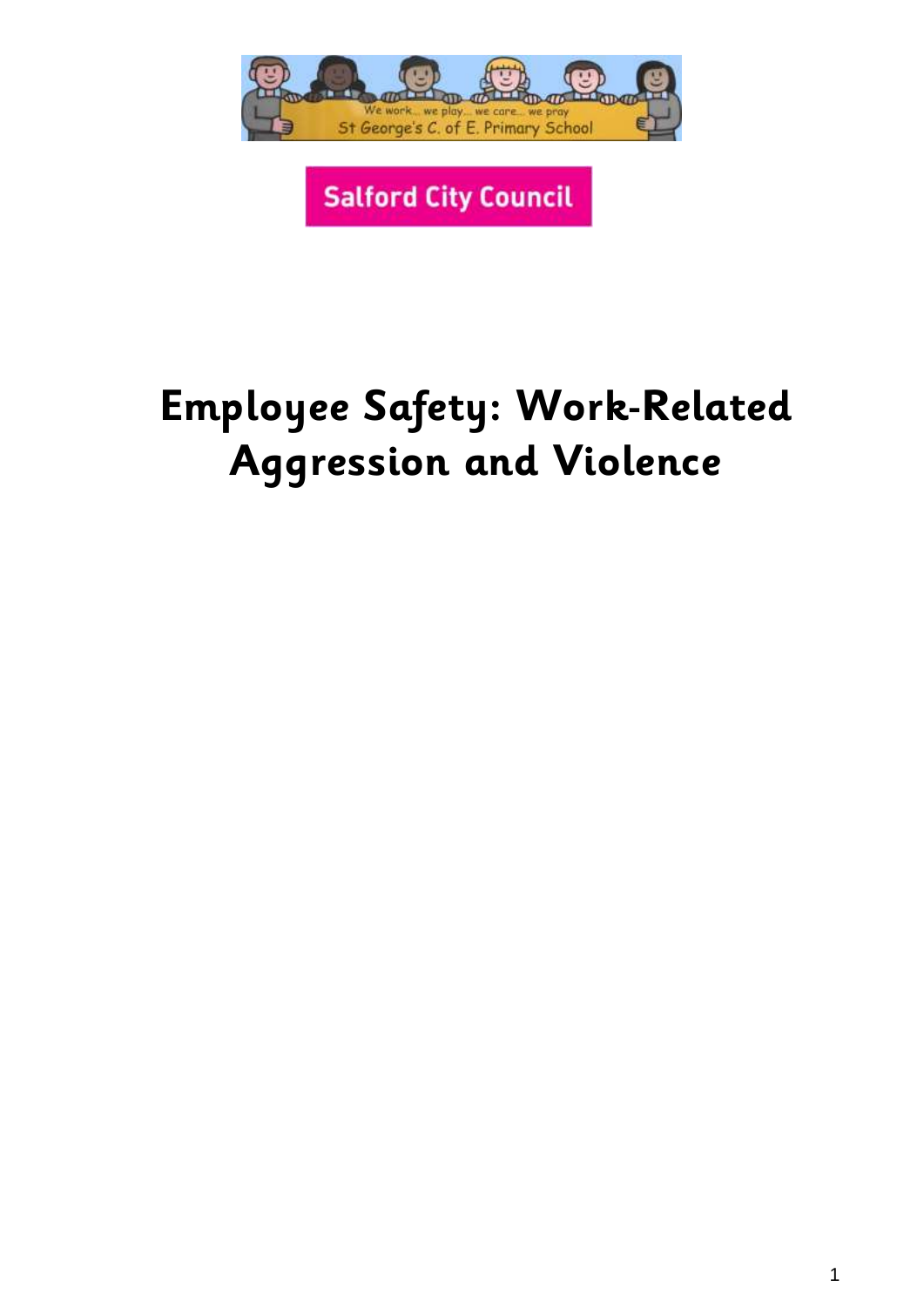# **Contents page**

- **1. Introduction**
- **2. Aim and Scope**
- **3. The Law**
- **4. Manager Responsibilities**
- **5. Employee Responsibilities**
- **6. Risk Assessment**
- **7. Reporting and Monitoring**
- **8. Guidance and Support**
- **9. Right to Prosecute**

#### **Linked Resources**

- **[Procedure for Dealing with Aggressive or Violent Incidents](https://yourzone.salford.gov.uk/knowledge-zone/how-we-do-things/health-and-safety/browse-by-topic/accidents-and-incidents/employee-safety-dealing-with-work-related-violence-and-aggression/)**
- **[RA6 General Work Activity Dynamic Risk Assessment Form](https://yourzone.salford.gov.uk/knowledge-zone/how-we-do-things/health-and-safety/browse-by-topic/risk-assessments/)**
- **Me Learning Courses**
	- o Angry Customers: [https://salfordcc.melearning.university/user/course\\_library/course\\_details/2](https://salfordcc.melearning.university/user/course_library/course_details/2)
	- o Personal Safety: Lone Worker: [https://salfordcc.melearning.university/user/course\\_library/course\\_details/182](https://salfordcc.melearning.university/user/course_library/course_details/182) o Handling Difficult Conversations:
	- [https://salfordcc.melearning.university/user/course\\_library/course\\_details/47](https://salfordcc.melearning.university/user/course_library/course_details/47)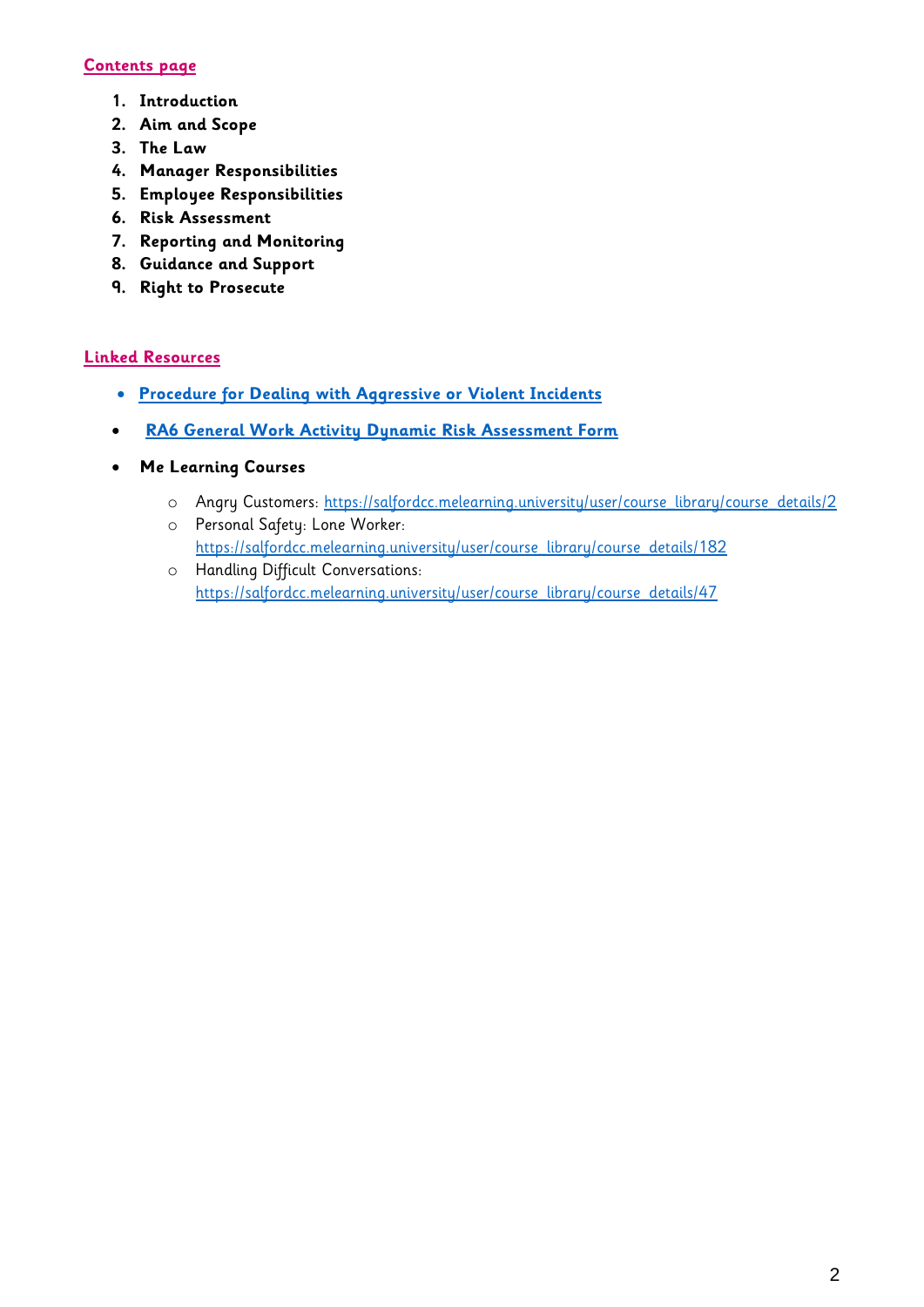# **1. Introduction**

St George's is clear in its commitment to the personal safety of all our people whilst at work. All of our employees have the right to be treated with consideration, dignity and respect and we are not prepared to tolerate any violence or aggression in the workplace.

We define work-related aggression and/or violence as any incident in which an employee is abused, threatened or assaulted by a member of the public in circumstances arising out of the course of their employment. This means that violence and aggression at work is more than just physical attack. It also includes verbal aggression, threats, intimidation and harassment.

This framework also covers incidents which may be considered to be hate incidents in which the victim, or anyone else, thinks is based on someone's prejudice towards them because of their race, religion, sexual orientation, disability or gender.

St George's adopts a zero-tolerance approach to;

- any verbal or physical abuse of its employees;
- physical assault upon employees by clients or other members of the public which is a result of their employment by St George's;
- attacks on or damage to the property of St George's or its employees during the course of their work.

# **2. Aims and Scope**

This framework and supporting guidance documents is intended to ensure that our people can work safely.

All employees at every level have a responsibility to take steps to ensure their own safety and that of their colleagues at work. There is a shared responsibility for preventing, controlling and assessing the risk of violence from members of the public. It is essential that everyone works together to identify potential risk situations and to put in place workable measures to minimise risks.

# **3. The Law**

The following Health and Safety legislation applies to risks of violence and aggression at work;

- The Health and Safety at Work Act 1974
- The Management of Health and Safety at Work Regulations
- The Reporting of Injuries Diseases and Dangerous Occurrences Regulations.

# **4. Manager Responsibilities**

As part of your role as a manager you are responsible for a range of activities to support the wellbeing and safety of our people. To respect and care for our workforce it is your personal responsibility to;

- Undertake a [general work activity risk assessment](https://yourzone.salford.gov.uk/knowledge-zone/how-we-do-things/health-and-safety/browse-by-topic/risk-assessments/) (RA6) to look at the work undertaken by your employees within your team and identify whether there is a risk of violence.
- Review incidents and regularly review risk assessments to ensure improvement.
- Identify hazards to note any control measures already in place, highlight any further measures necessary and ensure these further measures are adopted.
- Ensure procedures are in place to protect employees and provide information to all employees that may be at risk.
- Ensure that time is given in supervision and team meetings to discuss issues surrounding risks of aggressive behaviour from members of the public.
- Ensure training is made available to employees at risk and that they attend when required.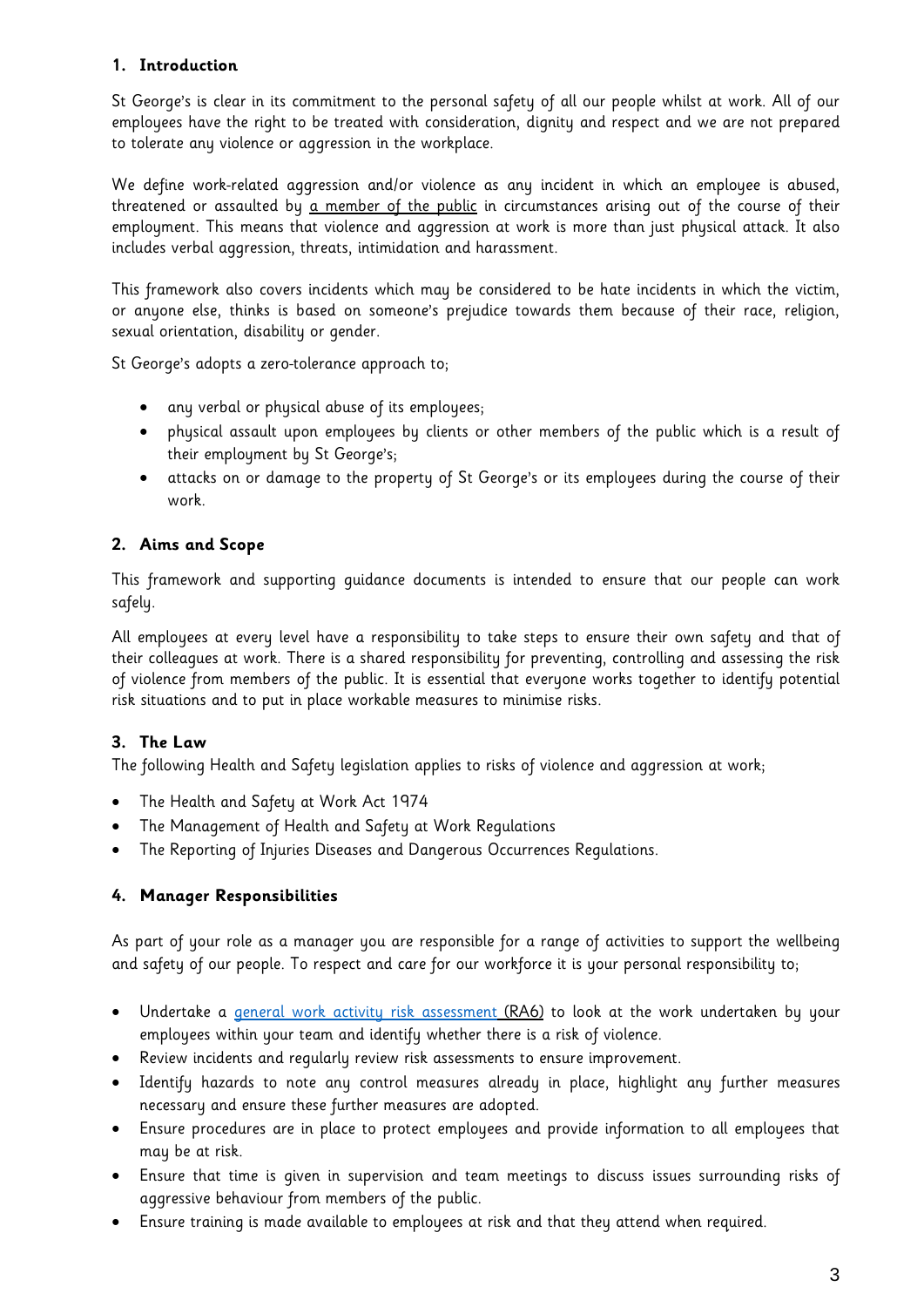- Familiarise yourself and follow the [Procedure for Dealing with Aggressive and Violent Incidents.](https://yourzone.salford.gov.uk/knowledge-zone/how-we-do-things/health-and-safety/browse-by-topic/accidents-and-incidents/employee-safety-dealing-with-work-related-violence-and-aggression/)
- Record, report and monitor all incidents of violence and abuse and do not tolerate, without challenge, abusive behaviour from members of the public.
- Offer support to employees and refer them to the Occupational Health and counselling services if necessary.
- Carry out investigations into incidents.

### **5. Employee Responsibilities**

You are personally responsible for ensuring the wellbeing and safety of yourself and your colleagues and as such you should:

- Advise management if there is a concern about the potential for violence or aggression whilst at work.
- Give due consideration to your own safety and that of your colleagues.
- Participate in any training which is made available to you.
- Report all incidents of violence or aggression (no matter how minor) to your line manager and/or on the incident report form.
- Actively contribute towards risk assessments and reviews of risk assessments.
- Make use of any available employee support and counselling services provided if required.

#### **6. Risk Assessment**

Risk assessment plays an important role in achieving safe working practices. Risks or the potential for work-related violence will vary greatly from team to team depending in many respects upon the nature of the service being provided.

A dynamic risk assessments should be in place in order to identify risks and introduce control measures which are most suitable to ensuring staff safety.

The [General Work Activity Dynamic Risk Assessment form \(RA6\)](https://yourzone.salford.gov.uk/knowledge-zone/how-we-do-things/health-and-safety/browse-by-topic/risk-assessments/) can be used to record the main findings of the risk assessment. This is a dynamic process which should be completed annually, reviewed regularly and updated in response to changes to risk and/or incidents. A safe system of work can then be established in a way which provides a working document for managers, employees and representatives in that team.

#### **7. Reporting, recording, investigation and monitoring of incidents.**

As soon as possible after an incident the manager and/or the employee must make a detailed record using the [Report an Accident Incident or Near Miss.](https://yourzone.salford.gov.uk/knowledge-zone/how-we-do-things/health-and-safety/browse-by-topic/accidents-and-incidents/) This applies to any incident or near miss, physical or verbal/written, including any hate incidents.

Where violence or aggression occurs, the immediate task is to control the situation and secure the scene and the priority of attention should initially be given to the physical needs of the Victim(s).

It is usually necessary for the manager to undertake an investigation into the incident to establish what happened. The level of investigation and response required will depend on the seriousness of the incident and guidance is provided in the 'Procedure for Dealing with Aggressive and Violent Incidents'. Assistance can be sought from Health and Safety Officers.

The majority of incidents do not require medical intervention and it is at this stage that support from peers and immediate line managers is most important.

After the incident has been dealt with, efforts need to be concentrated at a local level. The line manager should arrange an informal debriefing session for staff. These sessions should always include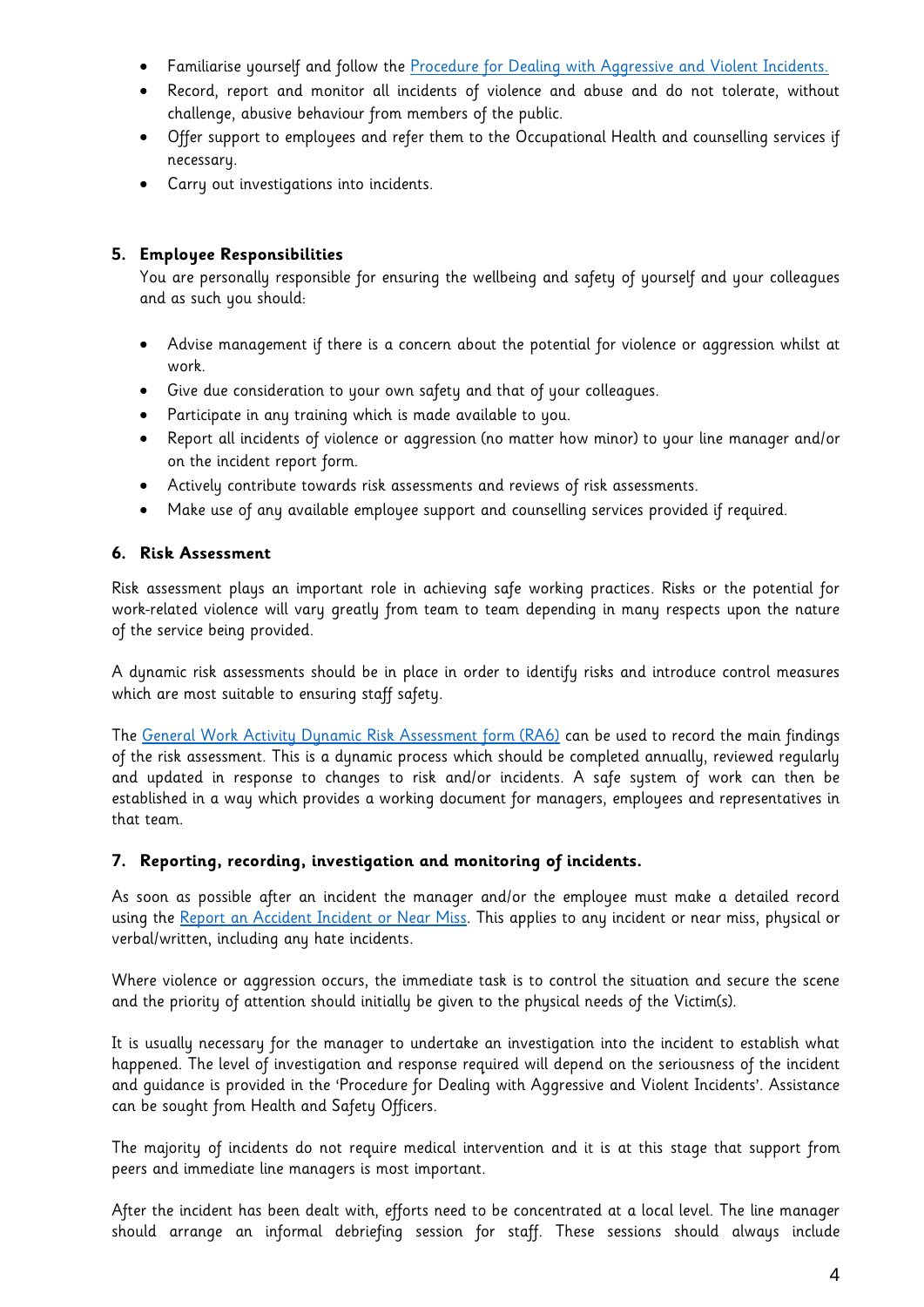opportunities to review local policies and procedures and risk assessments and the RA6 Risk Assessment Document should be reviewed and updated.

# **8. Guidance and Support**

The procedure for dealing with aggressive or violent incidents should be used where an incident of violence or aggression occurs.

A confidential counselling service is provided that can be accessed by all employees. Employees may access support by ringing the service on a confidential helpline – 0161 603 4081. With the employers consent the Occupational Health Physician may refer employees to the counselling service. Additional support is also available from the Counselling and Psychotherapy Centre at the University of Salford using this link [https://www.salford.ac.uk/health-and-society/facilities-and-services/counselling-suites/self](https://www.salford.ac.uk/health-and-society/facilities-and-services/counselling-suites/self-referral-form)[referral-form](https://www.salford.ac.uk/health-and-society/facilities-and-services/counselling-suites/self-referral-form) .

# **9. Employee's Right to Prosecute**

The Crown Prosecution Service may prosecute an assailant and the school/PRU will support employees through any prosecution process.

Where the Crown Prosecution Service decides not to prosecute, the employee can pursue the matter by taking private legal action against the assailant.

In circumstances where an employee is unfortunately injured as a result of violence or aggression, they may be entitled to claim compensation and/or assistance from the City Council. Please contact the insurance department for further details of this scheme.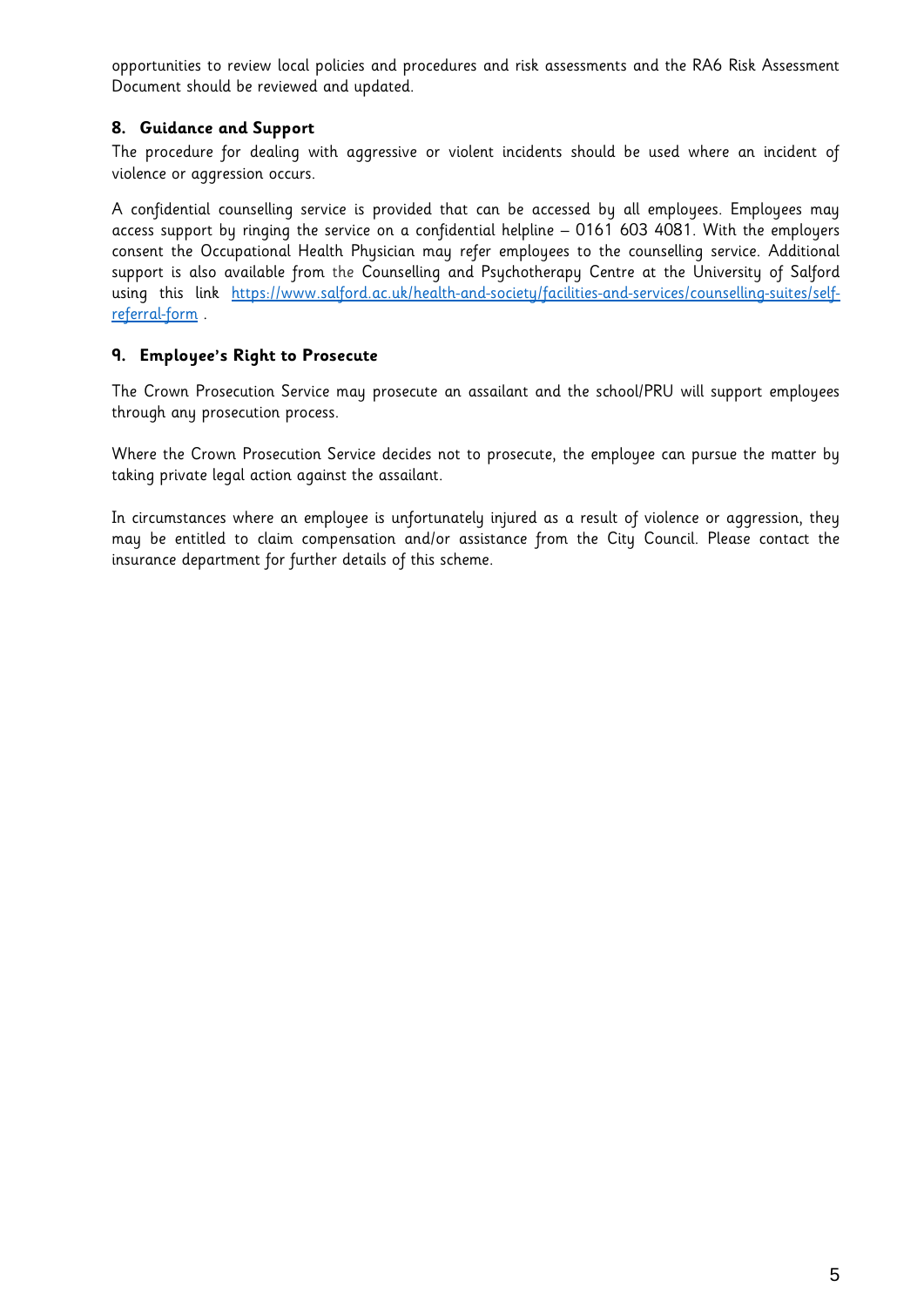# **PROCEDURE FOR DEALING WITH AGGRESSIVE OR VIOLENT INCIDENTS**

The guidance within this procedure is how to deal with incidents of violence and aggression towards our employees from members of the public. This should be read in conjunction with the Work-Related Aggression and Violence Framework.

# **Level 1 Response**

#### **Manager's responsibilities;**

- $\Box$  Investigate the incident to establish the facts with the employee;
- Record and report the incident on [Your Zone.](https://yourzone.salford.gov.uk/knowledge-zone/how-we-do-things/health-and-safety/browse-by-topic/accidents-and-incidents/)  $\Box$
- Depending on the severity of the incident or risk consider whether police should be contacted.  $\Box$
- $\Box$  Arrange a session to debrief employee and wider team if necessary.
- $\Box$  If a face-to-face meeting is required with the aggressor consider the interviewer being accompanied by a colleague to both record the discussion and act as a witness;
- $\Box$  Inform the alleged aggressor of their unacceptable behaviour by letter / phone call / face-to-face meeting may be sufficient to resolve the problem.
- $\Box$  Review communication methods between the alleged aggressor and the employee, e.g. written communication only, verbal communication with another nominated member of staff if possible;
- Ensure the employee has access to counselling and support through the Occupational Health Programme;
- $\Box$ Keep a log of all events relating the incident/s,
- $\Box$  If sufficiently serious, consider additional actions in Level 2.

#### **Employee's responsibilities;**

- □ Report all incidents immediately to your Line Manager
- $\Box$  Be vigilant at all times with regards to personal safety and to comply with procedures, e.g. keeping in touch with office, checking in/out, Lone Working etc.
- Depending on the severity of the incident or risk consider whether police should be contacted. **This is**   $\Box$ **your right and your decision should you deem it necessary.**
- $\Box$  Review your personal data available to others from social network sites and ensure your details are secure.
- $\Box$  Actively participate in risk assessments relating to the safety of your team.

# **Level 2 Response**

The following additional procedures should be carried out if the actions taken in Level 1 have not resolved the problem or if the incident is of a serious nature which requires a Level 2 response in addition to Level 1.

# **Line Manager's Responsibilities**

- Inform the Headteacher/ Governors/ Management Committee of the situation;
- Seek advice from the Legal Team for assistance with a letter to go to the aggressor;
- Set up a Professional Strategy Meeting (see below).

| SIRAILUI MEEIINU AIILNDEES                                        |                        |                                                                                                                                                               |                                                                                                                                |  |  |  |
|-------------------------------------------------------------------|------------------------|---------------------------------------------------------------------------------------------------------------------------------------------------------------|--------------------------------------------------------------------------------------------------------------------------------|--|--|--|
| Legal                                                             | HR.                    | Community Safety                                                                                                                                              | Health & Safety                                                                                                                |  |  |  |
| Advice on formal<br>letter to aggressor<br>Possible<br>injunction | HR support<br>& advice | Bespoke risk assessment<br>$\bullet$<br>Home risk assessment<br>$\bullet$<br>considering security<br>upgrades<br>Arrange for Police marker on<br>the property | Support a review of safety<br>procedures within the team<br>Advice and support in the<br>review of the team risk<br>assessment |  |  |  |

# **STRATEGY MEETING ATTENDEES**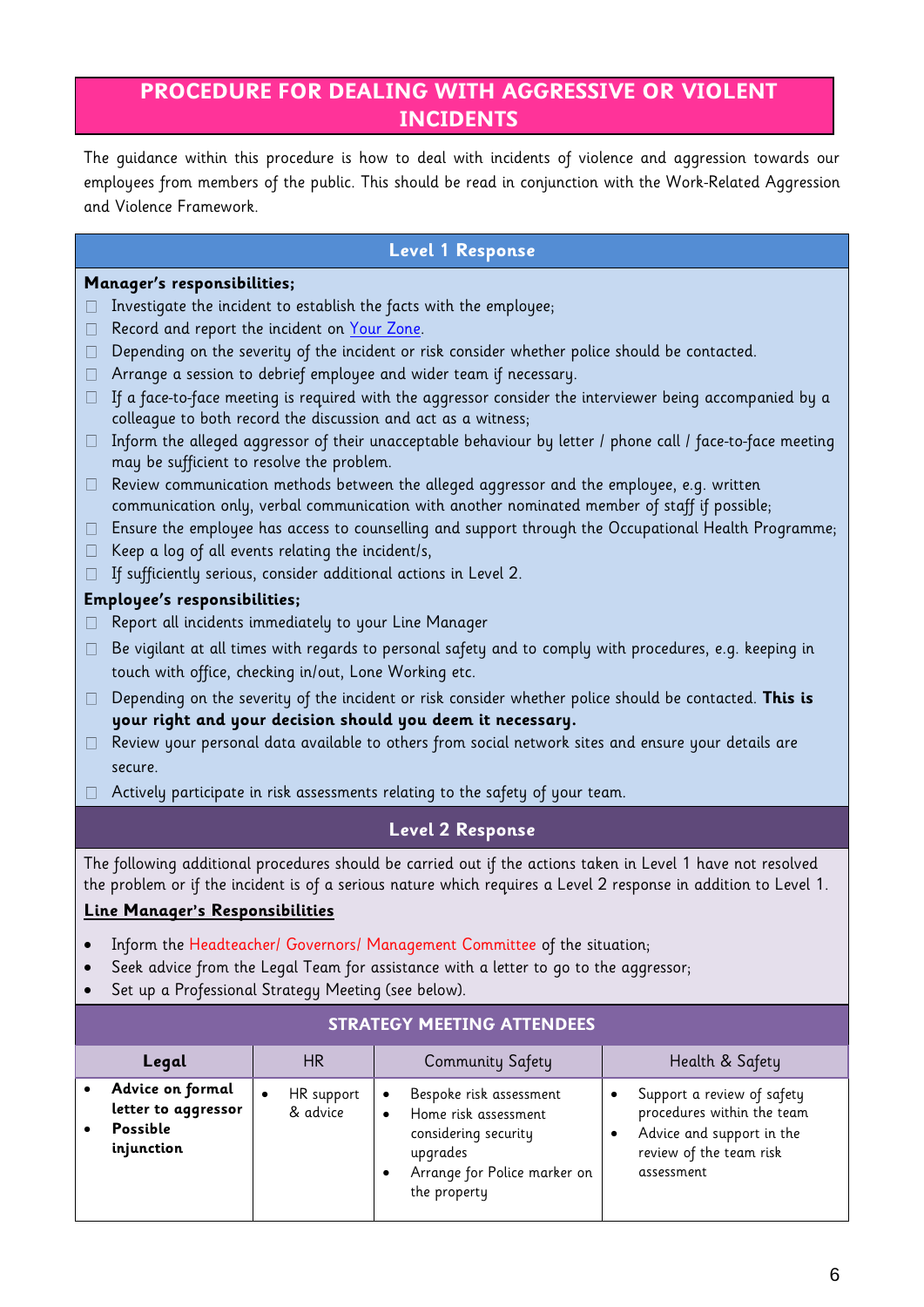#### **IT (if required)**

- **Remove or change e-mail address of employee**
- **Change internal phone & work mobile numbers**
- **Forward internal calls from old number to voice mail**

# **Level 3 Response**

If, despite managerial intervention, the unacceptable behaviour, threats and contact towards the member of staff continues or is of a sufficiently serious nature the School will also seek to:

- Set up a Professional Strategy Meeting
- Arrange Police Action

| Legal          | <b>Health and Safety</b> | <b>Community Safety</b>                                    |
|----------------|--------------------------|------------------------------------------------------------|
| To be involved | To be involved           | Arrange Police action through the<br>Partnership Inspector |